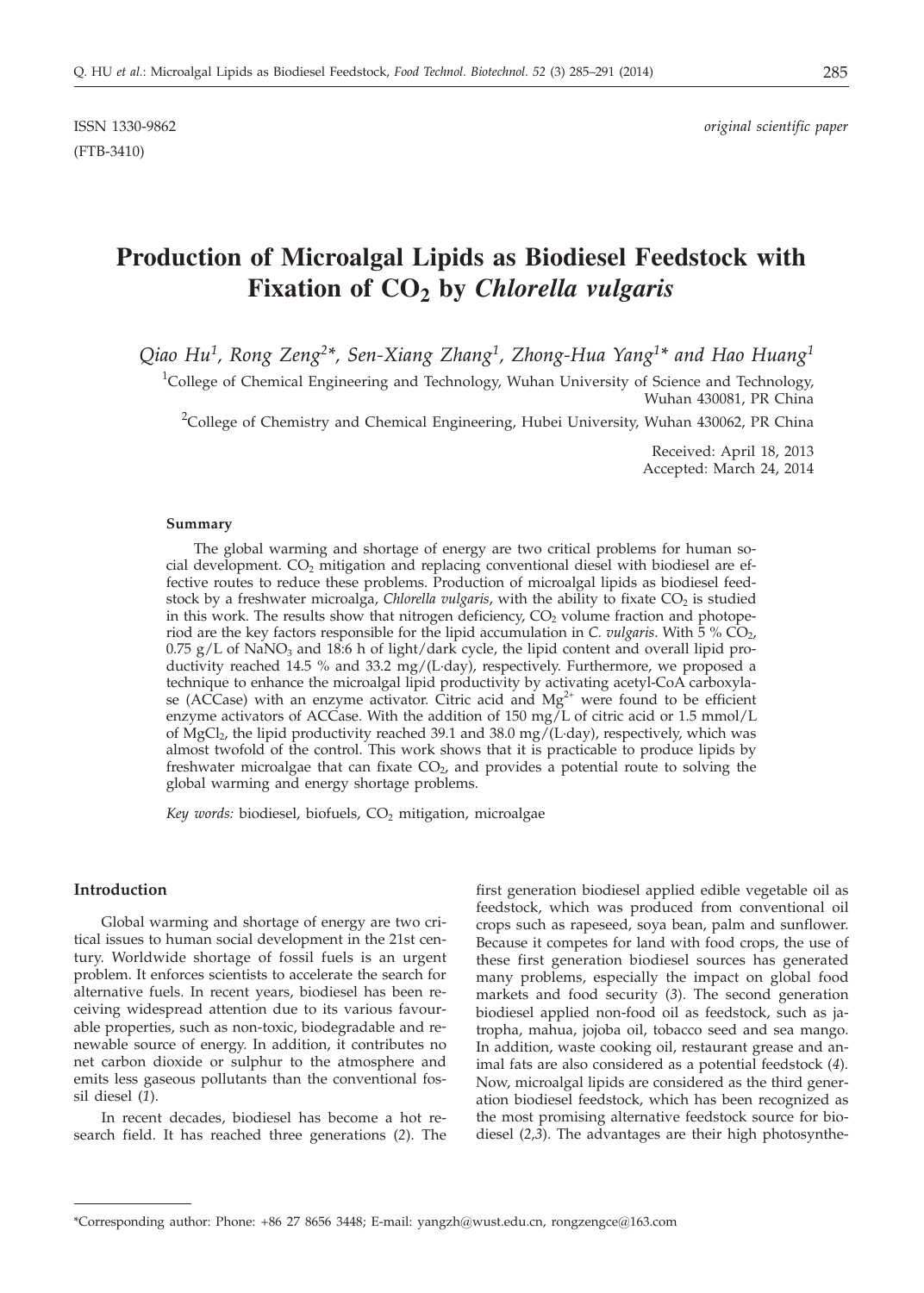tic efficiency to produce biomass, higher growth rate (doubling times may be as short as 3.5 h) and higher lipid productivity (some species can accumulate up to 20–50 % (by mass) triacylglycerol) compared to the conventional terrestrial crops (*5*,*6*). Microalgae can grow in a closed bioreactor with high-density cultivation, thus high quality agricultural land is not required to cultivate the microalgal biomass. It is most significant that microalgae can capture carbon dioxide and convert it into the biomass and lipids. This can help solve both the problems of global warming and shortage of energy. Therefore, it is an ideal process of closed carbon cycle for sustainable development (*7*).

Even though microalgal lipids have shown a bright prospect, there are several obstacles to overcome for large-scale commercial and industrial applications (*8*). The current major technical challenges facing the microalgal fuel industry are technologies related to upstream cultivation and downstream processing (*9*). Specifically, upstream technologies are the key steps, which dominate the lipid content and lipid productivity. The upstream technologies include two areas: one is obtaining lipid- -rich microalgal strains, the other is developing highly efficient cultivation techniques to enhance lipid productivity. Many novel lipid-rich microalgal strains have been bred after isolation from marine and freshwater environments (*10*,*11*) or by genetic manipulation (*12*). An economical process of algal culture for biodiesel production depends strongly on high lipid productivity, which relies on high lipid content and high biomass growth rate. Many factors, such as nitrogen deficiency (*13*,*14*) or supplementation (*15*), phosphate limitation (*14*), organic carbon supplementation (*16*), culture mode and culture time (*17*), can influence the lipid content and growth rate of microalgae. However, research regarding production of lipids associated with  $CO<sub>2</sub>$  fixation by freshwater microalgae is relatively scarce (*18*).

In this study, we are focusing our efforts on producing microalgal lipids as biodiesel feedstock by a freshwater microalga, *Chlorella vulgaris*, with conversion of  $CO<sub>2</sub>$ , which can contribute to  $CO<sub>2</sub>$  mitigation. Specifically, our aim is to evaluate the effect of culture parameters on microalgal lipid productivity. Furthermore, we will propose a practicable technique to enhance the microalgal lipid productivity by regulating the acetyl-CoA carboxylase (ACCase) activity, which is a key enzyme in fatty acid biosynthesis route in microalgae.

## **Materials and Methods**

#### *Microalgal strain and culture medium*

Freshwater microalga *Chlorella vulgaris* FACHB-31 was used as the target species in this work. It was obtained from Institute of Hydrobiology (IHB), Chinese Academy of Sciences (CAS), Wuhan, PR China. *Chlorella vulgaris* was selected because of its high lipid content and stable growth rate at high  $CO<sub>2</sub>$  volume fraction level (*6*).

The basic medium for *Chlorella vulgaris* culture is modified BG-11 medium. A volume of 1 L of the medium contained (in g):  $NaNO<sub>3</sub> 1.5$ ,  $K<sub>2</sub>HPO<sub>4</sub>·3H<sub>2</sub>O 0.04$ , MgSO<sub>4</sub>·7H<sub>2</sub>O 0.075, CaCl<sub>2</sub>·2H<sub>2</sub>O 0.036, C<sub>6</sub>H<sub>8</sub>O<sub>7</sub>·H<sub>2</sub>O 0.006,

Fe(NH<sub>4</sub>)<sub>3</sub>(C<sub>6</sub>H<sub>5</sub>O<sub>7</sub>)<sub>2</sub> 0.006, EDTA-Na<sub>2</sub> 0.001, Na<sub>2</sub>CO<sub>3</sub> 0.02, and 1 mL of trace metal solution. The trace metal solution contained (in  $g/L$ ): H<sub>3</sub>BO<sub>3</sub> 2.86, MnCl<sub>2</sub>·4H<sub>2</sub>O 1.86, ZnSO<sub>4</sub>·7H<sub>2</sub>O 0.22, Na<sub>2</sub>MoO<sub>4</sub>·2H<sub>2</sub>O 0.39, CuSO<sub>4</sub>·5H<sub>2</sub>O 0.08, and Co(NO<sub>3</sub>)<sub>2</sub>·6H<sub>2</sub>O 0.05 (19,20).

#### *Microalgal culture conditions*

In autotrophic cultivation process, *C. vulgaris* can convert  $CO<sub>2</sub>$  into microalgal lipids. In general, a 4-day-old *C. vulgaris* culture was inoculated into a 500-mL bubble column photobioreactor with 200 mL of BG-11 medium to initial  $A_{685 \text{ nm}}$ =0.2 ( $A_{685 \text{ nm}}$  is the absorbance at 685 nm used to indicate the microalgal biomass density based on turbidimetry). The  $CO<sub>2</sub>$  gas mix (up to 15 %, by volume, mixed with air) was used to continuously aerate the suspension from the bottom of the photobioreactor through a gas sparger loop. The photobioreactor was placed in an incubator at 28 °C. The illuminance at the photobioreactor surface was 6000 lux provided by a cool white fluorescent light source. The microalgae were illuminated in various photoperiod (light/dark) cycles. After 7 days of cultivation, the biomass and total lipid content were evaluated. All the experiments were carried out at least in duplicate.

#### *Evaluation of biomass concentration*

The microalgal biomass was expressed in g of dry cell per litre. The methodology of biomass assay evaluation was the same as in our previous paper about the capture of CO<sub>2</sub> by microalgae (21). Microalgal cells were collected by centrifugation at 20 000×*g* for 15 min (Avanti J-26XP, Beckman Coulter, Brea, CA, USA). The microalgal dry mass was evaluated by collecting the microalgal pellet and drying at 110 °C to constant mass.

## *Lipid extraction and lipid content evaluation assay*

For lipid content analysis, cells were harvested by centrifugation at 20 000×*g* for 15 min, the cell pellet was lysed by repeated freezing and thawing cycles at –20 and 40 °C four times, and then it was freeze-dried at –50 °C. To enhance the microalgal cell lysis, the dried cells were ground using a mortar.

Petroleum ether/ethyl ether solution (2:1), analytical grade, was applied to extract the total lipid from the freeze-dried ground microalgae according to the modified method of Bligh and Dyer (*22*). In brief, 1 g of freeze-dried ground microalgae was extracted with 20 mL of petroleum ether/ethyl ether solution over 5 h. Then, isovolumetric mixture with 10 % KOH was added to the suspension to accelerate the cell debris precipitation. The suspension was centrifuged at 20 000×*g* for 15 min, and the upper phase was transferred into a pre- -weighed glass vial. The petroleum ether/ethyl ether solution was evaporated at 60 °C under vacuum. The lipid content was measured gravimetrically, and calculated using the equation:

$$
w(\text{lipid}) = \left(\frac{m_{\text{lipid}}}{m_{\text{DCM}}}\right) \cdot 100 \qquad \qquad \frac{1}{}
$$

where  $w$ (lipid) is the lipid content (in  $\%$ ),  $m_{\text{liquid}}$  is the mass of the extracted lipid (in g), and  $m_{\text{DCM}}$  is the dry microalgal biomass (in g).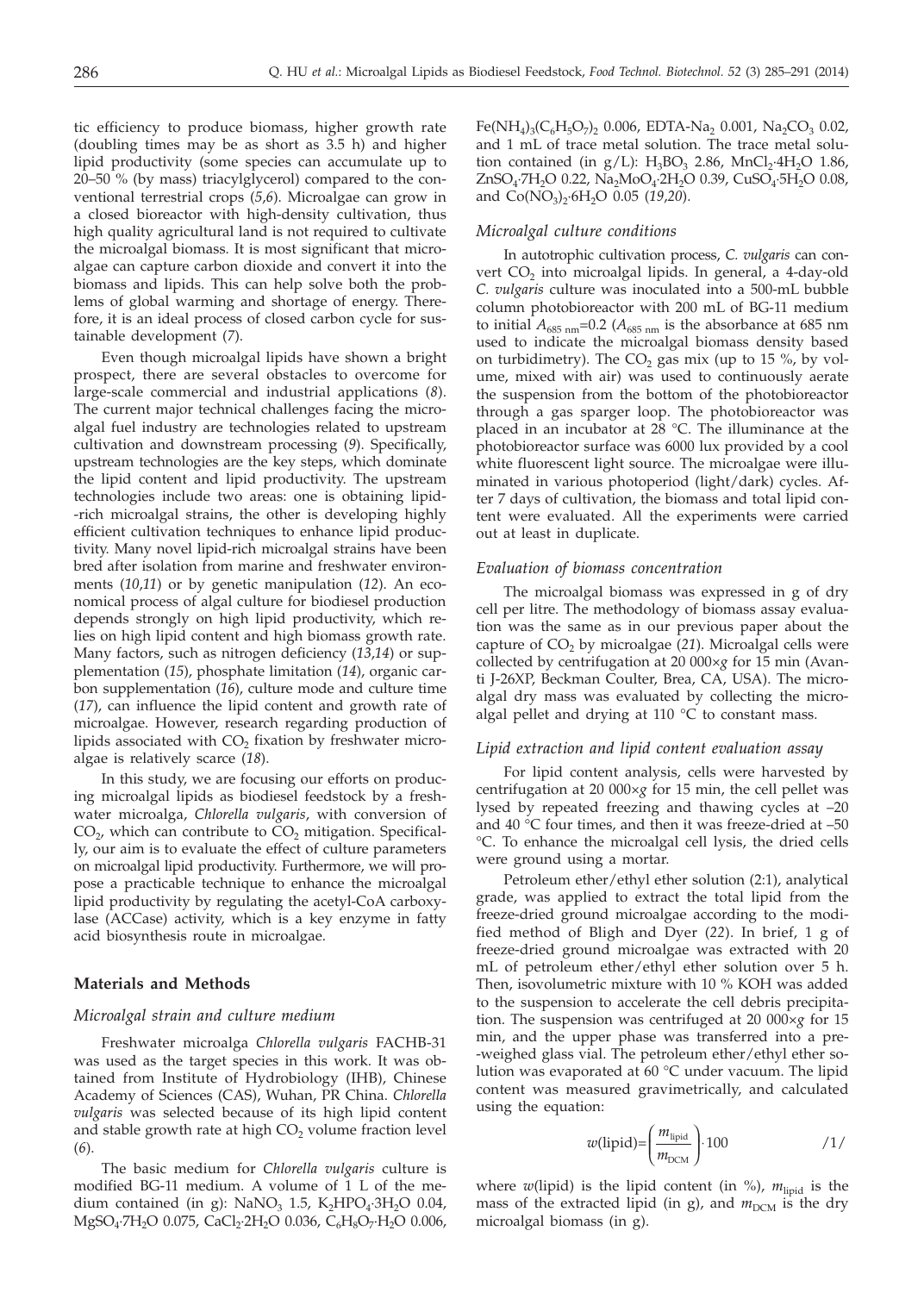The overall lipid productivity,  $r_P$ (lipid) in mg/(L·day), was calculated using the following equation:

$$
r_{\rm p}(\text{lipid}) = \frac{\Delta m_{\text{lipid}}}{V \cdot \Delta t} \tag{2}
$$

where  $\Delta m_{\text{lipid}}$  is the variation of lipid mass within cultivation time of  $\Delta t$  (in day), and *V* is the culture volume.

#### *Fatty acid composition analysis*

The fatty acid profile of the total lipids extracted from *C. vulgaris* was analyzed using a gas chromatography- -mass spectrometry (GC-MS Agilent 5975C, Agilent Technologies, Santa Clara, CA, USA). Fatty acid methyl esters (FAMEs) were prepared by transesterification using KOH/methanol catalysis process (*16*). FAMEs were analytically quantified by GC-MS (Agilent Technologies). The conditions for the GC were: capillary column HP-5MS (30 m×0.25 mm, i.d.=0.25  $\mu$ m), N<sub>2</sub> as carrier gas at 1.2 mL/min flow rate, injector temperature 250 °C, initial oven temperature of 80 °C, then linearly ramped to 180 °C at 15 °C/min, and then to 250 °C at 2 °C/min, and finally held at 250 °C for 16 min, 1- $\mu$ L injection with 10:1 split ratio. Conditions for MS were electron ionization mode, electron energy 7 eV, ion source temperature 230 °C, quadrupole temperature 150 °C, mass scan range 50–550 atomic mass units (amu) to remove the solvent, using NIST08 database (National Institute of Standards and Technology, Gaithersburg, MD, USA) as the source of libraries to identify the peaks (*23*).

## **Results and Discussion**

# *Characterization of the lipid production by Chlorella vulgaris*

*C. vulgaris*, a freshwater microalga, was chosen to convert  $CO<sub>2</sub>$  into microalgal lipids as biodiesel feedstock due to its easy culture, fast growth and significant lipid content (*16,21*). *C. vulgaris* growth, lipid accumulation and lipid productivity are shown in Fig. 1 under basic culture conditions, *i.e.* 5 %  $CO_2$ , 1.5 g/L of NaNO<sub>3</sub> as a nitrogen source and 12 h light:12 h dark photoperiod.

There was about one-day lag phase during *C. vulgaris* growth. It took seven days to reach the stationary



**Fig. 1.** Biomass and lipid production by *C. vulgaris* with time  $\Box$  biomass,  $\bullet$  lipid content,  $\blacktriangle$  lipid productivity ( $r_P$ )

phase under the basic culture conditions. Lipid accumulation started from the early exponential growth phase. The highest lipid content was reached at the stationary phase. Considering the biomass and the lipid content, the maximum overall lipid productivity was observed in the stationary phase, respectively on the 8th and 7th day.

The fatty acid composition of the microalgal lipids from *C. vulgaris* was analyzed using GC-MS, after transesterification of the total lipids to FAME. The chromatogram and the identification of corresponding peaks are presented in Fig. 2 and Table 1.



**Fig. 2.** GC-MS chromatogram of fatty acid methyl esters (FAMEs) prepared from *C. vulgaris* lipids

Table 1. Peak identification from GC-MS spectra of fatty acid methyl esters (FAMEs) of *C. vulgaris*

| FAME*             | Retention time/min | Composition/ $\%$ |
|-------------------|--------------------|-------------------|
| C14:0             | 8.963              | 1.01              |
| C16:0             | 12.128             | 40.3              |
| C16:1             | 11.739             | 1.15              |
| C16:2             | 11.527             | 3.16              |
| C <sub>16:3</sub> | 11.641             | 6.35              |
| C17:0             | 13.432             | 0.47              |
| C18:0             | 16.785             | 6.36              |
| C18:1             | 16.093             | 25.7              |
| C18:2             | 15.927             | 15.5              |

\*FAME identification was done in Cn:m format, where n is the number of carbon atoms in the carbon chain, and m is the number of double bonds

The major components of FAME from *C. vulgaris* are fatty acids C16:0 and C18:1. The ratio of saturated fatty acids in the total FAME is 48.14 %. The profiles of the FAME from other green microalgae, such as *Chlorococcum humicola* (*24*), *Scenedesmus obliquus* CNW-N (*25*) and *Chlorococcum* sp. (*16*) have also been reported. In these green microalgae, the major components are also fatty acids C16:0, C18:0 and C18:1.

The cetane number (CN) is the most significant property to assess the quality of biodiesel (*26*). It has an inverse relationship with the ignition delay time in the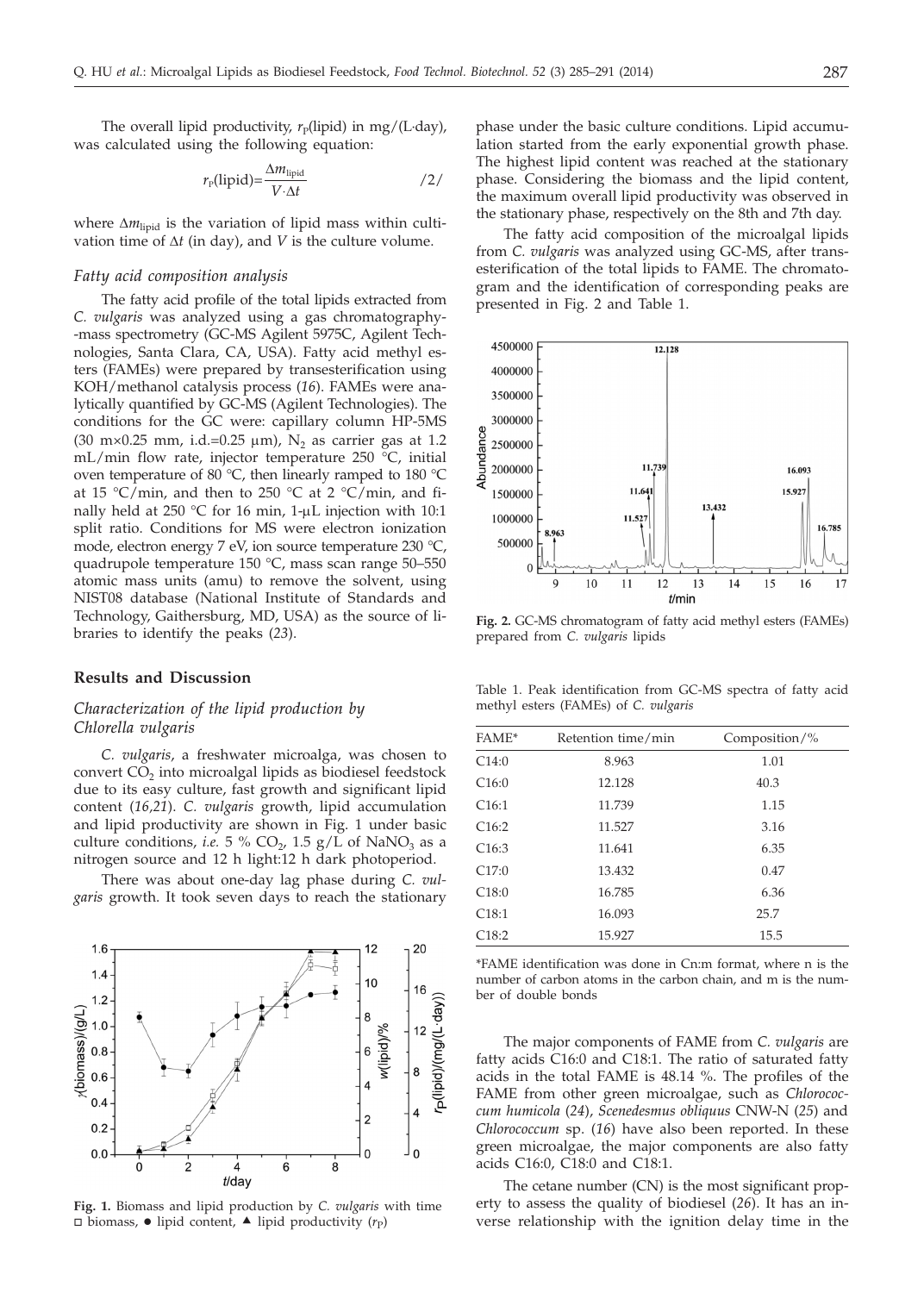combustion chamber. The minimum value of CN for biodiesel is 47 or 51 according to the USA and European standards (American Society for Testing and Materials D6751-07a fuel standard, and European standard EN 14214:2012) (*27*). The CN of the FAMEs from *C. vulgaris* was estimated using a combination model from the work of Stansell *et al.* (*27*). According to the referred model, the CN value for the FAMEs from *C. vulgaris* is 57.3. This suggests that the lipids produced by the freshwater microalgae *C. vulgaris* meet the requirement for biodiesel, which makes them a practicable feedstock for biodiesel.

# *Effect of nitrogen scarcity on the lipid production of C. vulgaris*

In marine microalgae research, nitrogen source is a key factor to control the lipid accumulation. Nitrogen starvation will enhance lipid accumulation in most marine microalgae (*28*). It has similar effect in freshwater microalgae (*13,14*). The effects of nitrogen scarcity on the *C. vulgaris* biomass and lipid accumulation were investigated by reducing  $NaNO<sub>3</sub>$  concentration from 1.5 to 0  $g/L$  (at concentration decrements of 1.5, 1.125, 0.75, 0.375 and  $0 g/L$  of NaNO<sub>3</sub>).

The results in Fig. 3 show that nitrogen starvation significantly enhanced the lipid accumulation in *C. vul*garis. When supplying 0.75 g/L of NaNO<sub>3</sub>, the maximum lipid fraction of 14.5 % was obtained. On the other hand, nitrogen deprivation inhibited the microalgal growth. The biomass growth remarkably decreased along with the nitrogen limitation, and with 0.375  $g/L$  of NaNO<sub>3</sub>, there was an even bigger decrease in the cell growth. The lipid content and biomass concentration taken together, the maximum overall lipid productivity was achieved at  $0.75$  g/L of NaNO<sub>3</sub>.



**Fig. 3.** Biomass and lipid production by *C. vulgaris* under different nitrogen supply conditions  $\Box$  biomass,  $\bullet$  lipid content,  $\blacktriangle$  lipid productivity ( $r_P$ )

The phenomenon that nitrogen starvation could enhance the lipid content was also found in other microalgae, *Chlorella vulgaris* ESP-31 (*13*), *Chlamydomonas reinhardtii*, *Scenedesmus subspicatus* (*29*), *Chlorophyta* (*30*), *Botryococcus* sp. (*14*). There have been several proposals to explain that nitrogen scarcity enhances lipid accumulation in microalgae. Botham and Ratledge (*31*) proposed that the conversion of glucose into lipids is trig-

gered when nitrogen is exhausted, due to the presence of high-energy charge (ratio of adenosine triphosphate to adenosine diphosphate, ATP/AMP). Sheehan *et al.* (*32*) stated that nitrogen deficiency led to the inhibition of cell division and growth without immediately reducing lipid production, thus leading to an accumulation of lipids in the microalgal cells. In our experiment, the relationship of nitrogen to biomass and lipid content provided a direct experimental support to Sheehan's hypothesis.

## *Effect of CO2 on the lipid production of C. vulgaris*

The carbon in microalgal biomass came from  $CO<sub>2</sub>$ , which is why the  $CO<sub>2</sub>$  content in the aeration gas is a key factor to microalgal mitigation of  $CO<sub>2</sub>$  (21). Similarly, this is the key factor that affects the conversion of  $CO<sub>2</sub>$ into microalgal lipid. The effects of  $CO<sub>2</sub>$  volume fraction in the inlet gas on the biomass and lipid production are shown in Fig. 4 with  $CO<sub>2</sub>$  fraction increasing from 0 to 15 %.



Fig. 4. Effect of CO<sub>2</sub> volume fraction on the biomass and lipid production by *C. vulgaris*  $\Box$  biomass,  $\bullet$  lipid content,  $\blacktriangle$  lipid productivity ( $r_P$ )

The results show that  $CO<sub>2</sub>$  fraction affected both growth and lipid content of *C. vulgaris*. An increasing  $CO<sub>2</sub>$  fraction from 0 to 5 % enhanced the biomass growth and lipid content. However, further increase of  $CO<sub>2</sub>$  fraction from 5 to 15 % inhibited *C. vulgaris* growth and lipid accumulation. With about 5 %  $CO<sub>2</sub>$ , the biomass, lipid content and overall lipid productivity were acceptable. These results are similar to the data for *Chlorococcum* sp. obtained by Harwati *et al.* (*16*).

# *Effect of photoperiod on the lipid production of C. vulgaris*

For photosynthetic microorganisms, the biomass productivity and  $CO<sub>2</sub>$  capture ability highly relate to the amount of light energy received (*33*). In addition, the photoperiod (light cycle) is also important for the microalgal growth and lipid accumulation. Five different photoperiods (24:0, 18:6, 12:12, 6:18 and 0:24 h light/ dark cycle) were employed in the culture of *C. vulgaris* at 5 % CO<sub>2</sub> and 0.75  $g/L$  of NaNO<sub>3</sub> (relative to the standard BG-11 medium). The results of biomass, lipid con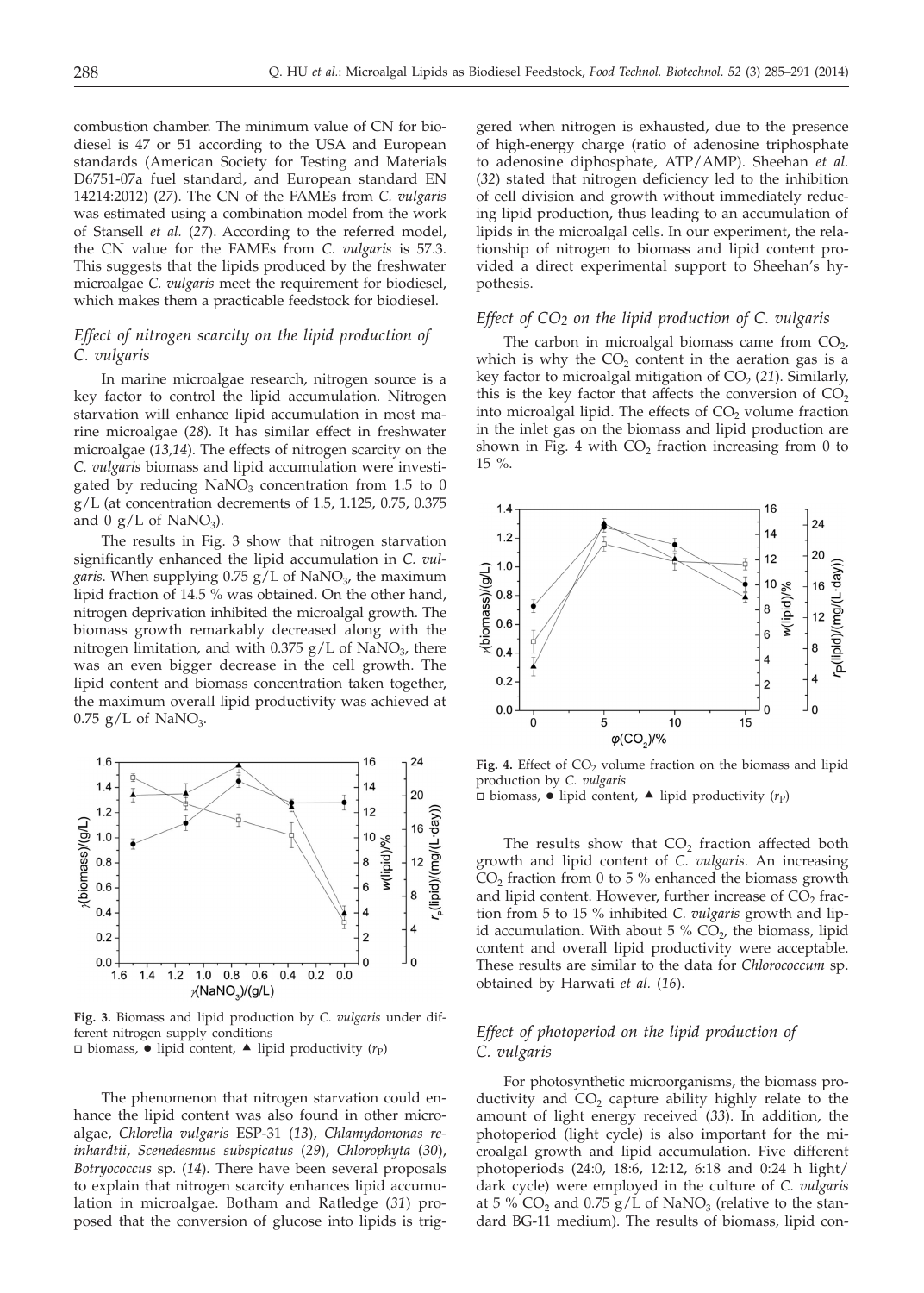tent and overall lipid productivity after a 7-day cultivation period are shown in Table 2.

Table 2. Biomass and lipid production by *C. vulgaris* in different photoperiod (evaluated after a 7-day cultivation period)

| $t$ (light)/ $t$ (dark)<br>h/h | $\gamma$ (biomass)<br>g/L | $w$ (lipid)<br>$\frac{0}{0}$ | $r_{\rm P}$ (lipid)<br>$mg/(L \cdot day)$ |
|--------------------------------|---------------------------|------------------------------|-------------------------------------------|
| 24:0                           | $1.28 + 0.03$             | $13.3 + 0.40$                | $24.4 + 1.2$                              |
| 18:6                           | $1.60 + 0.05$             | $14.5 + 0.45$                | $33.2 + 0.5$                              |
| 12:12                          | $1.12 + 0.03$             | $14.9 + 0.55$                | $23.8 + 1.1$                              |
| 6:18                           | $0.38 + 0.05$             | $13.9 + 0.60$                | $7.6 + 1.2$                               |
| 0:24                           | $0.04 + 0.04$             | $9.4 + 0.45$                 | $0.6 + 0.6$                               |

*r*p=productivity

In general, lengthening light photoperiod remarkably increased *C. vulgaris* biomass concentration and lipid content, and overall lipid productivity. This is similar to the results reported by Tang *et al.* (*34*) in their study of *Dunaliella tertiolecta*, where they concluded that growing these microalgae under the same light intensity but using different photoperiod led to much faster cell growth for a longer illumination period. With an 18:6 h light/dark cycle, the maximum biomass  $(1.6 \text{ g/L})$ , lipid content (14.5 %), and overall lipid productivity (33.2 mg/(L·day)) were obtained. Photosynthetic organisms are usually exposed to a light/dark cycle in nature, which has made them build a mechanism able to balance and consort the photosynthesis and other anabolism for example through lipid synthesis. That is why the highest lipid content and lipid productivity can be obtained under a 18:6 h light/dark cycle.

# *Improvement of the lipid production in C. vulgaris by regulating acetyl-CoA carboxylase (ACCase)*

Triglycerides are the main components of microalgal lipids, which are the main feedstock for biodiesel. The triglyceride synthesis route in microalgae consists of the following three phases: (*i*) formation of acetyl coenzyme A (acetyl-CoA) in the cytoplasm, (*ii*) elongation and desaturation of carbon chain of fatty acids, and (*iii*) biosynthesis of triglycerides (*35*). In this route, acetyl-CoA carboxylase (ACCase) is a key regulatory enzyme of the fatty acid biosynthesis (*36*). The most important function of ACCase is to provide the malonyl-CoA substrate for the biosynthesis of fatty acids (*37*). In this work, we propose to use an enzyme activator, such as citric acid and  $Mg^{2+}$ , to activate the ACCase, and thus to enhance the lipid biosynthesis.

Citric acid is a highly effective activator of ACCase. Thampy and Wakil (*38*) found that an addition of 10 mmol/L of citric acid could activate the ACCase activity 10-fold *in vitro*. Based on this, we chose citric acid as the ACCase activator, and added it into the culture medium to enhance the growth and lipid production of *C. vulgaris*. The concentrations of citric acid used in this test were  $29$ , 60, 90, 120 and 150 mg/L. The CO<sub>2</sub> fraction in the aeration gas was 5 %.

The biomass and oil production by *C. vulgaris* with added citric acid are shown in Fig. 5. The results demonstrate that the lipid content increased from 9.6 (control) to 15.9 % with the addition of a small amount of citric acid (30 mg/L). However, further increase of citric acid lowered the lipid content in *C. vulgaris*. This indicates that a low concentration of citric acid will enhance lipid accumulation, and a high concentration of citric acid will inhibit lipid synthesis in *C. vulgaris*. The reason is that the high concentration of citric acid not only regulates the ACCase activity in fatty acid route, but also interferes with other metabolisms in microalgae. However, adding citric acid could always enhance the growth of *C. vulgaris*. Similarly, adding citric acid could increase the overall lipid productivity of *C. vulgaris*. The maximum overall lipid productivity, 39.1 mg/(L·day), was achieved when 150 mg/L of citric acid were added. The overall lipid productivity was enhanced almost onefold compared to the control (19.9 mg/(L·day)). Besides the ability of citric acid to activate the ACCase, another reason for improving lipid productivity with the addition of citric acid is that it can also be utilized as exogenous organic carbon source by *C. vulgaris*. The addition of exogenous organic carbon source increases the microalgal biomass and lipid content, as has been widely reported (*39–41*). When studying the exogenous glucose supplementation to enhance the biomass and lipid yield of *S. obliquus*, Mandal and Mallick (*39*) found that glucose addition could improve the biomass productivity. In Mandal's report, adding a small amount of glucose could enhance the lipid content from 9.4 to 11.8 %. However, adding more glucose decreased the lipid content from 11.8 to 6.6 %. Our results about citric acid show a similar trend to Mandal's results about glucose.



**Fig. 5.** Improving the biomass and lipid production by *C. vulgaris* with the addition of citric acid  $\overline{\Box}$  biomass,  $\bullet$  lipid content,  $\blacktriangle$  lipid productivity ( $r_P$ )

 $Mg^{2+}$  is a general activator of many enzymes. The published papers show that it is also a valid activator of ACCase. Nikolau and Hawke (*42*) investigated the kinetic properties of the purified ACCase from maize leaf, and found that  $Mg^{2+}$  could activate the ACCase from it. Sasaki *et al.* (*43*) studied the ACCase from pea plant (*Pisum sativum* cv. Alaska) chloroplasts, and found that the enzyme showed maximal catalytic activity with 2.5–  $5$  mmol/L of Mg<sup>2+</sup>. In this work, we investigated the ad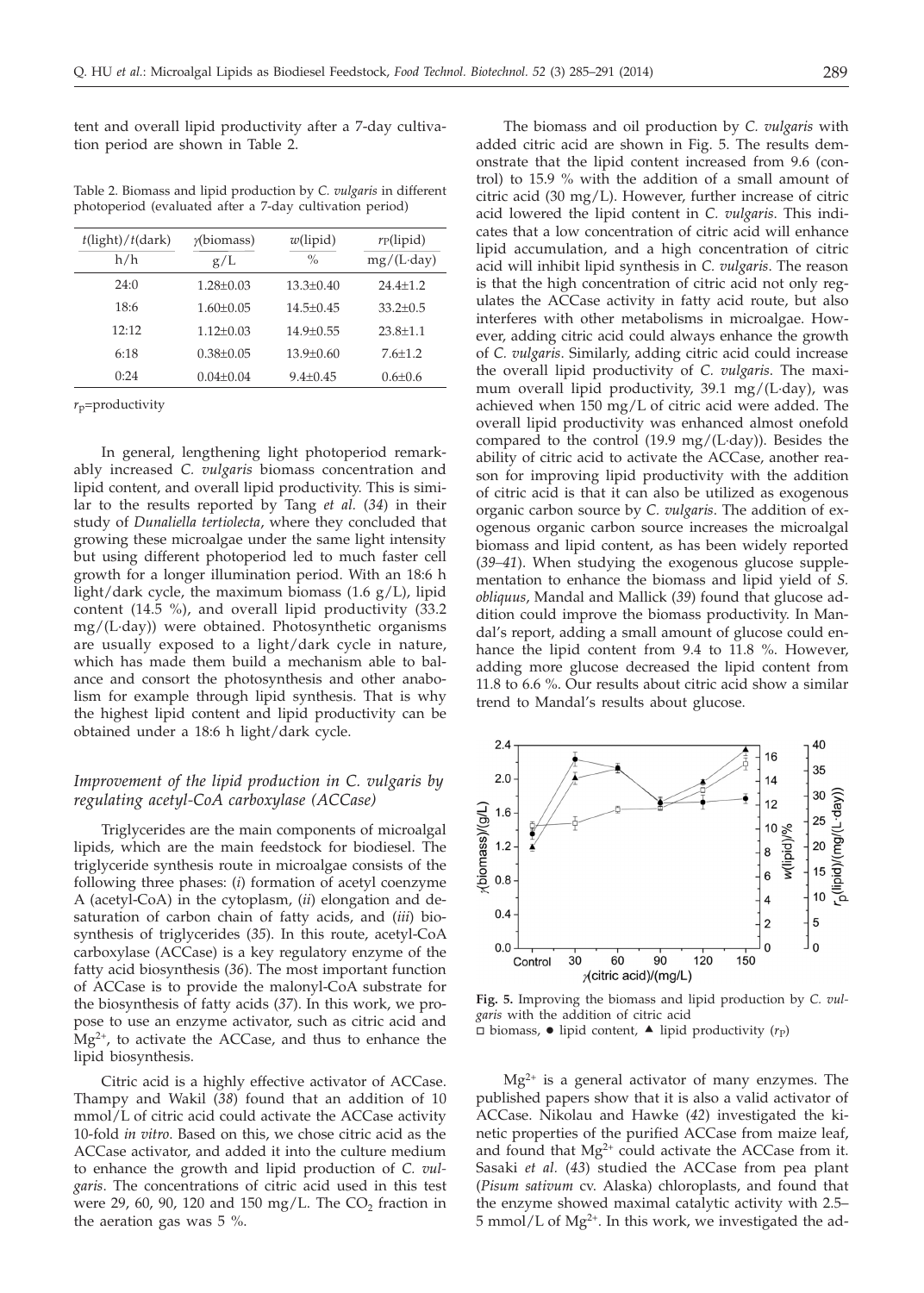dition of extra  $Mg^{2+}$  (as  $MgCl_2$  at 0.6, 0.9, 1.2, 1.5, 1.8 mmol/L) to the basic BG-11 medium to enhance the lipid production of *C. vulgaris*.

The results in Fig. 6 evidenced that adding extra Mg2+ could regulate *C. vulgaris* biomass growth and lipid production. The maximum lipid content (16.5 %) and overall lipid productivity (38.0 mg/(L·day)) were obtained at 1.5 mmol/L of  $Mg^{2+}$ . The lipid productivity was enhanced almost onefold compared to the control  $(19.8 \text{ mg}/(L \cdot day))$ . These results are consistent with the results of the activation of ACCase by Mg<sup>2+</sup> in vitro reported by Sasaki *et al.* (*43*). This provides a possible technique to enhance lipid productivity by microalgae.  $MgCl<sub>2</sub>$  is a common and cheap salt (about \$110/t). With the addition of just a low concentration of  $Mg^{2+}$ , the lipid productivity of *C. vulgaris* can be doubled, which confirms good economical feasibility.



**Fig. 6.** Improving the biomass and lipid production by *C. vulgaris* with adding extra Mg2+  $\overline{\Box}$  biomass,  $\bullet$  lipid content,  $\blacktriangle$  lipid productivity ( $r_P$ )

#### **Conclusions**

In this work, the conversion of  $CO<sub>2</sub>$  into microalgal lipids as biodiesel feedstock by a freshwater microalga *Chlorella vulgaris* was investigated. We determined the parameters that affect lipid accumulation in *C. vulgaris*. Nitrogen source starvation, photoperiod and  $CO<sub>2</sub>$  volume fraction are the key factors responsible for the lipid productivity by the freshwater microalga *C. vulgaris*. With 5 %  $CO<sub>2</sub>$ , 0.75 g/L of NaNO<sub>3</sub> and light/dark cycle of 18:6 h, the lipid content and overall lipid productivity reached 14.5 % and 33.2 mg/(L·day), respectively. In addition, we proposed a practicable technique to enhance the lipid productivity based on activating ACCase, which is the key enzyme for fatty acid biosynthesis in microalgae. With the addition of 150 mg/L of citric acid or 1.5 mmol/L of MgCl<sub>2</sub> as ACCase accelerant, the lipid productivity reached 39.1 and 38.0 mg/(L·day), respectively, which was almost twofold compared to the control. This work shows the applicability of converting  $CO<sub>2</sub>$  into microalgal lipids and provides a potential route to solving the global warming and energy shortage issues.

#### *Acknowledgements*

We thank for financial support from: the National Natural Science Foundation of China (grant no. 21376184),

the Scientific Research Foundation for the Returned Overseas Chinese Scholars (State Education Ministry), Foundation from Educational Commission of Hubei Province of China (grant no. D20121108), the open foundation of Research Center of Green Manufacturing and Energy- -Saving and Emission Reduction Technology at Wuhan University of Science and Technology (grant no. B1013), and Foundation for Youth Key Scientist Researcher by Wuhan University of Science and Technology (grant no. 2012XZ012).

## **References**

- *1.* G. Vicente, M. Martínez, J. Aracil, Integrated biodiesel production: A comparison of different homogeneous catalysts systems, *Bioresour. Technol. 92* (2004) 297–305.
- *2.* A.L. Ahmad, Y.N.H. Mat, C.J.C. Derek, J.K. Lim, Microalgae as a sustainable energy source for biodiesel production: A review, *Renew. Sust. Energ. Rev. 15* (2011) 584–593.
- *3.* S. Shi, J.O. Valle-Rodríguez, V. Siewers, J. Nielsen, Prospects for microbial biodiesel production, *Biotechnol. J. 6* (2011) 277–285.
- *4.* M. Canakci, The potential of restaurant waste lipids as biodiesel feedstocks, *Bioresour. Technol. 98* (2007) 183–190.
- *5.* S.A. Scott, M.P. Davey, J.S. Dennis, I. Horst, C.J. Howe, D.J. Lea-Smith, A.G. Smith, Biodiesel from algae, challenges and prospects, *Curr. Opin. Biotechnol. 21* (2010) 277–286.
- *6.* T.M. Mata, A.A. Martins, N.S. Caetano, Microalgae for biodiesel production and other applications: A review, *Renew. Sust. Energ. Rev. 14* (2010) 217–232.
- *7.* A. Demirbas, Biodiesel from oilgae, biofixation of carbon dioxide by microalgae: A solution to pollution problems, *Appl. Energ. 88* (2011) 3541–3547.
- *8.* A.M. Aguirre, A. Bassi, P. Saxena, Engineering challenges in biodiesel production from microalgae, *Crit. Rev. Biotechnol. 33* (2013) 293–308.
- *9.* G. Wang, T. Wang, Characterization of lipid components in two microalgae for biofuel application, *J. Am. Oil. Chem. Soc. 89* (2012) 135–143.
- *10.* X. Yu, P. Zhao, C. He, J. Li, X. Tang, J. Zhou, Z. Huang, Isolation of a novel strain of *Monoraphidium* sp. and characterization of its potential application as biodiesel feedstock, *Bioresour. Technol. 21* (2012) 256–262.
- *11.* C. Yoo, S.Y. Jun, J.Y. Lee, C.Y. Ahn, H.M. Oh, Selection of microalgae for lipid production under high levels carbon dioxide, *Bioresour. Technol. 101* (Suppl.) (2010) 71–74.
- *12.* M. Muto, Y. Fukuda, M. Nemoto, T. Yoshino, T. Matsunaga, T. Tanaka, Establishment of a genetic transformation system for the marine pennate diatom *Fistulifera* sp. strain JPCC DA0580-a high triglyceride producer, *Mar. Biotechnol. 15* (2013) 48–55.
- *13.* K.L. Yeh, J.S. Chang, Nitrogen starvation strategies and photobioreactor design for enhancing lipid content and lipid production of a newly isolated microalga *Chlorella vulgaris* ESP-31: Implications for biofuels, *Biotechnol. J. 6* (2011) 1358–1366.
- *14.* C. Yeesang, B. Cheirsilp, Effect of nitrogen, salt, and iron content in the growth medium and light intensity on lipid production by microalgae isolated from freshwater sources in Thailand, *Bioresour. Technol. 102* (2011) 3034–3040.
- *15.* X. Huang, Z. Huang, W. Wen, J. Yan, Effects of nitrogen supplementation of the culture medium on the growth, total lipid content and fatty acid profiles of three microalgae (*Tetraselmis subcordiformis*, *Nannochloropsis oculata* and *Pavlova viridis*), *J. Appl. Phycol. 25* (2013) 129–137.